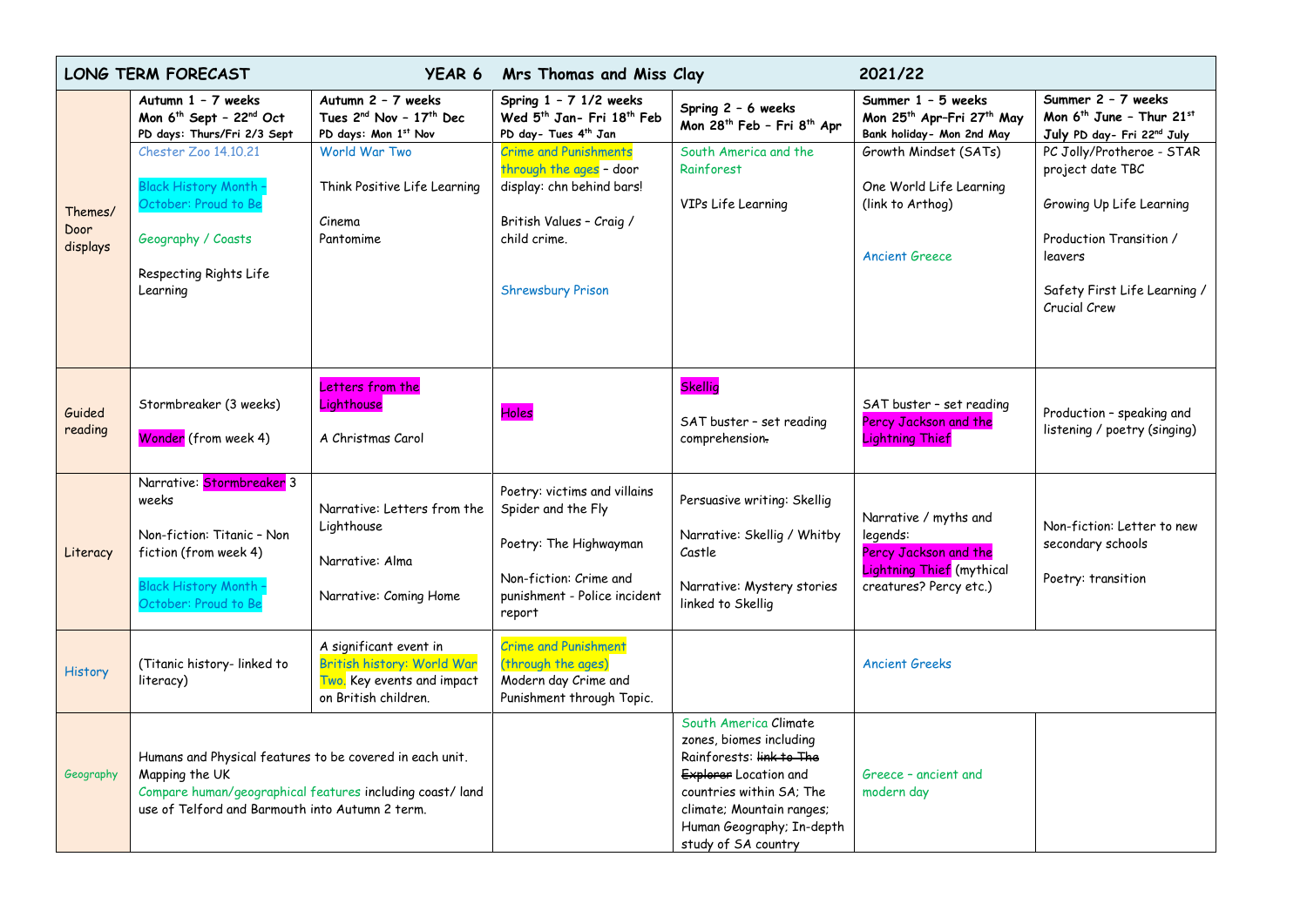| D&T                                | Caribbean cooking - Jerk<br>chicken and mango salad?                                                                                                                                                    | Moveable object: Lighting<br>Up (History/ Science)<br>lighthouse<br>Sewing- creating Christmas<br>stockings | Cookery- Chicken Chow<br>Mein-Eatwell project                                             |                                                                   | Greek Foods - Flat bread/<br>banquet (History) Greek<br>restaurant, Moussaka                              | Structure: CAD design with<br>secondary support                                    |  |
|------------------------------------|---------------------------------------------------------------------------------------------------------------------------------------------------------------------------------------------------------|-------------------------------------------------------------------------------------------------------------|-------------------------------------------------------------------------------------------|-------------------------------------------------------------------|-----------------------------------------------------------------------------------------------------------|------------------------------------------------------------------------------------|--|
| Art &<br>design                    | Kapow: Y6 Skills unit -<br>sketchbooks /<br>patterns/printing/<br>zentangle printing/patterns<br>/ hat making                                                                                           | Tiles linked to letters from<br>the lighthouse                                                              | Kapow: Graffiti / Kollwitz /<br>Picasso / Clay sculpture                                  | Freida Kahlo / Rainforest<br>art linked to perspective            | Mod roc Greek masks/<br>Medusa head                                                                       | Props: production<br>Printing linked to nature<br>walk - leaf art                  |  |
| Science                            | All Living Things<br><b>Habitats</b><br>Nature walk to link with<br>classification and link to<br>computing - branching<br>databases.<br>Chester Zoo visit with<br>workshop based on<br>classification. | Light                                                                                                       | Fvolution and Inheritance-<br>Charles Darwin information<br>/ biography                   |                                                                   | <b>Animals Including Humans:</b><br>the heart and lungs<br>(Investigative work/ Maths<br>statistics work) | <b>RSE</b><br>Electricity                                                          |  |
| Religious<br>education             | Sikhism: Diwali (Mon 24 <sup>th</sup> Oct 21)<br>Remembrance / Christmas                                                                                                                                |                                                                                                             | Christianity / Easter (Sunday 17 <sup>th</sup> April 22)                                  |                                                                   | Islam: Ramadan (2nd April 2022)                                                                           |                                                                                    |  |
| SMSC/<br>RSE /<br>Life<br>Learning | Also covered through assemblies / other subjects / class discussion                                                                                                                                     |                                                                                                             |                                                                                           |                                                                   |                                                                                                           |                                                                                    |  |
|                                    | October: Expect Respect /<br><b>Black History</b><br>Diverse Britain: Life<br>Learning unit                                                                                                             | Think positive - unit to<br>accompany SATs<br>preparation                                                   | February: British Values<br>VIPs: friendship                                              | One world: world issues /<br>global warming etc link to<br>Arthog | June: Healthy Schools<br>Growing up: RSE unit link -<br>see new scheme of work                            | Crucial Crew / Safety<br>First: Life Learning unit<br>also linking to crucial crew |  |
| Computing                          | More Complex Variables &<br>Object Properties<br>6.5 Text Adventures<br>(Purple Mash)<br>6.6 Networks (Purple Mash)                                                                                     | E- safety - Share Aware<br>Week: online safety<br>(sexting/grooming)                                        | 6.3 Spreadsheets<br>6.4 Blogging<br>6.7 Quizzing<br>6.9 Spreadsheets (Excel or<br>Sheets) |                                                                   | Education for a Connected<br>World and Think U Know<br>resources<br>6.8 Understanding Binary              | CAD<br>Transition computing<br>Photography-linked to<br>nature walk                |  |
| Music                              | <b>KAPOW Film Music (link</b><br>Stormbreaker / Wonder /<br>Titanic)                                                                                                                                    | Music with Mr Wilcox                                                                                        | BBC Ten Pieces - dance link                                                               | Music with Mr Wilcox<br>Spring 2: iPads?                          | <b>KAPOW Coasts (link</b><br>Arthog)                                                                      | Summer 2: Performance:<br>learning songs<br>Music with Mr Wilcox                   |  |